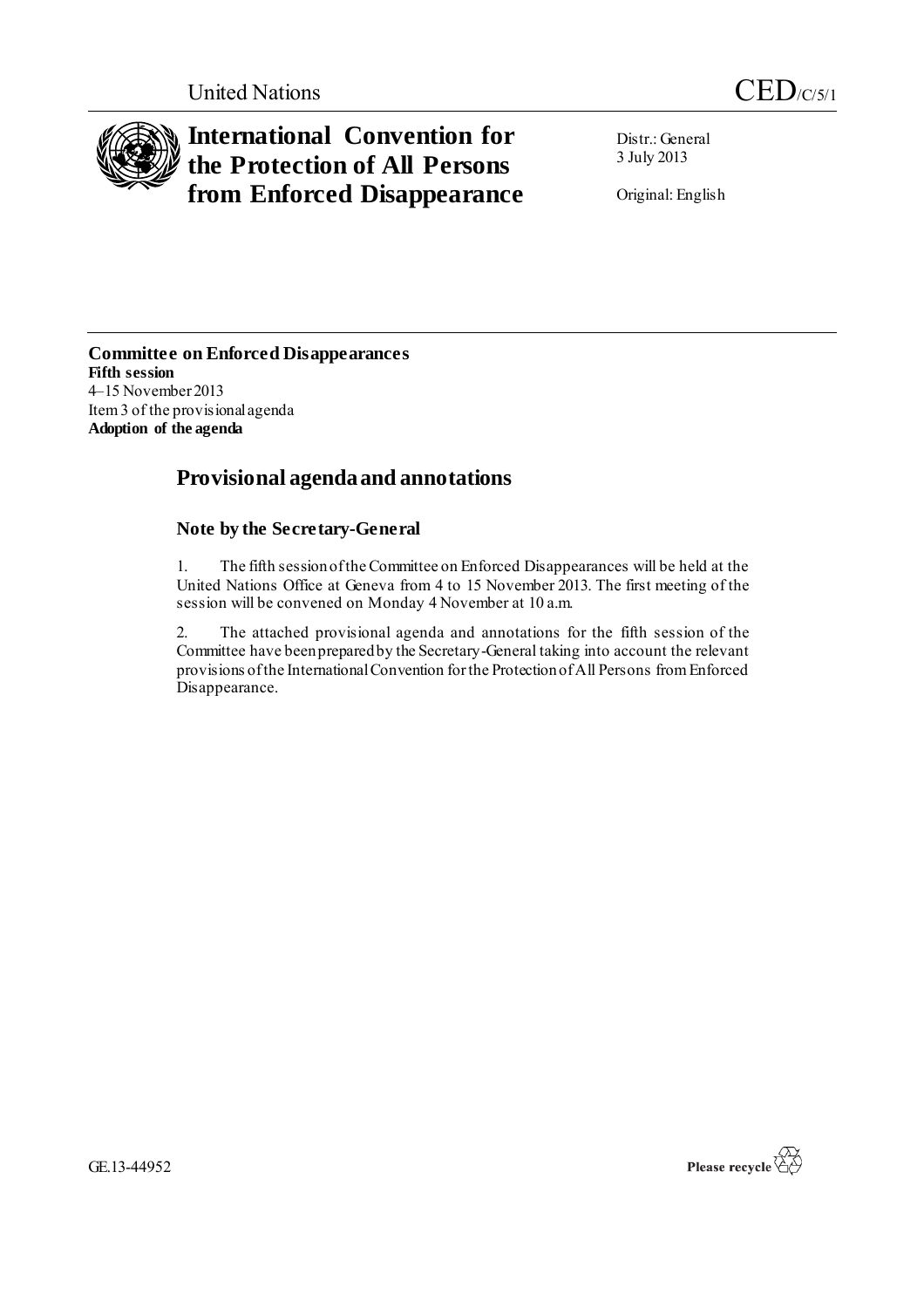#### **Provisional agenda**

- 1. Opening of the fifth session.
- 2. Minute of silence in remembrance of victims of enforced disappearances.
- 3. Adoption of the agenda.
- 4. Communications, requests for urgent actions and information received by the Committee.
- 5. Matters related to the methods of work of the Committee:
	- (a) Methods of work related to articles 32, 33 and 34 of the Convention;
	- (b) Interaction with relevant stakeholders;
	- (c) Ratification strategy and other matters.
- 6. Consideration of reports of States parties to the Convention.
- 7. Thematic discussion on "enforced disappearance and military justice".
- 8. Meeting with Member States of the United Nations.
- 9. Meeting with United Nations agencies and mechanisms, and intergovernmental organizations.
- 10. Yearly meeting with the Working Group on Enforced or Involuntary Disappearances.
- 11. Meeting with national human rights institutions.
- 12. Meeting with non-governmental organizations and other stakeholders.
- 13. Provisional agenda for the sixth session.
- 14. Treaty body strengthening update.

#### **Annotations**

#### **1. Opening of the session**

The fifth session of the Committee will be opened by the United Nations High Commissioner for Human Rights or her representative.

#### **2. Minute of silence in remembrance of victims of enforced disappearances**

The Committee will hold a minute of silence in remembrance of victims of enforced disappearances.

#### **3. Adoption of the agenda**

The Committee will consider and adopt the agenda for its fifth session.

#### **4. Communications, requests for urgent actions and information received by the Committee**

The Committee will consider any communication, request for urgent action and information it has received in relation to articles 30–34 of the Convention.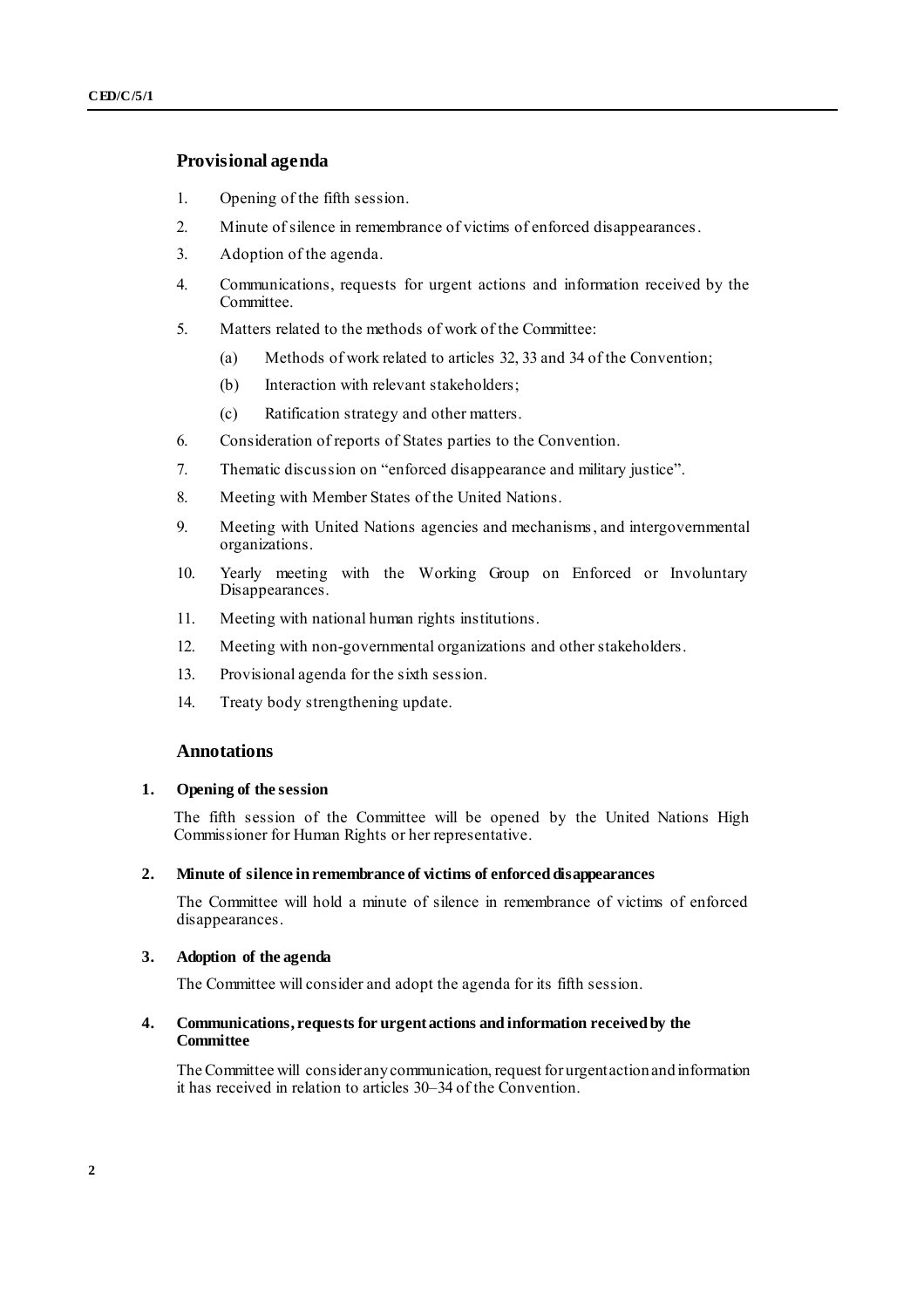#### **5. Matters related to the methods of work of the Committee**

Under this item, the Committee will, inter alia, discuss: (a) methods of work with regard to its activities under articles 32, 33 and 34 of the Convention; (b) interaction with relevant stakeholders; and(c) the strategy to encourage States to ratify the Convention and other matters.

#### **6. Consideration of reports of States parties to the Convention**

The Committee will consider during the fifth session the reports by Argentina and Spain, submitted pursuant to article 29, paragraph 1, of the Convention.

A tentative timetable for the consideration of reports at the fifth session, prepared in consultation with the Committee, is given below:

Argentina (CED/C/ARG/1) on Monday 4 November 2013 p.m. and on Tuesday 5 November 2013 a.m.;

Spain (CED/C/ESP/1) on Tuesday 5 November 2013 p.m. and on Wednesday 6 November 2013 a.m.

In accordance with rule 51 of the Committee's rules of procedure, the Secretary-General has informed the States parties concerned of the dates on which their respective reports are scheduled for consideration by the Committee at its fifth session.

Country report task forces will examine and adopt lists of issues on the report of Germany on Monday, 11 November 2013 p.m.

#### **7. Thematic discussion on "enforced disappearance and military justice"**

Under this item, the Committee will discuss in closed session a topic which it considers deserving ofspecial attention, namely "enforced disappearance and military justice". This theme is of relevance to the Committee's work and may be the subject of future days of general discussion or future general comments.

#### **8. Meeting with Member States of the United Nations**

The Committee will hold a meeting with States Partiesto the Convention, States signatories to the Convention and other Member States of the United Nations to discuss with them relevant topics under the Convention.

#### **9. Meeting with United Nations agencies and mechanisms, and intergovernmental organizations**

The Committee will meet with United Nations agencies and mechanisms, and intergovernmental organizations which work on issues related to enforced disappearance.

#### **10. Yearly meeting with the Working Group on Enforced or Involuntary Disappearances**

The Committee will hold its yearly joint meeting with the Working Group on Enforced or Involuntary Disappearances to ensure a strong and effective cooperation among the two mechanisms with the aim to avoid overlaps and to achieve the common goal of the eradication of the practice of enforced disappearances and ensure the right to the truth, justice and reparation to the victims.

#### **11. Meeting with national human rights institutions**

The Committee will hold a meeting with national human rights institutions on matters related to the implementation of the Convention.